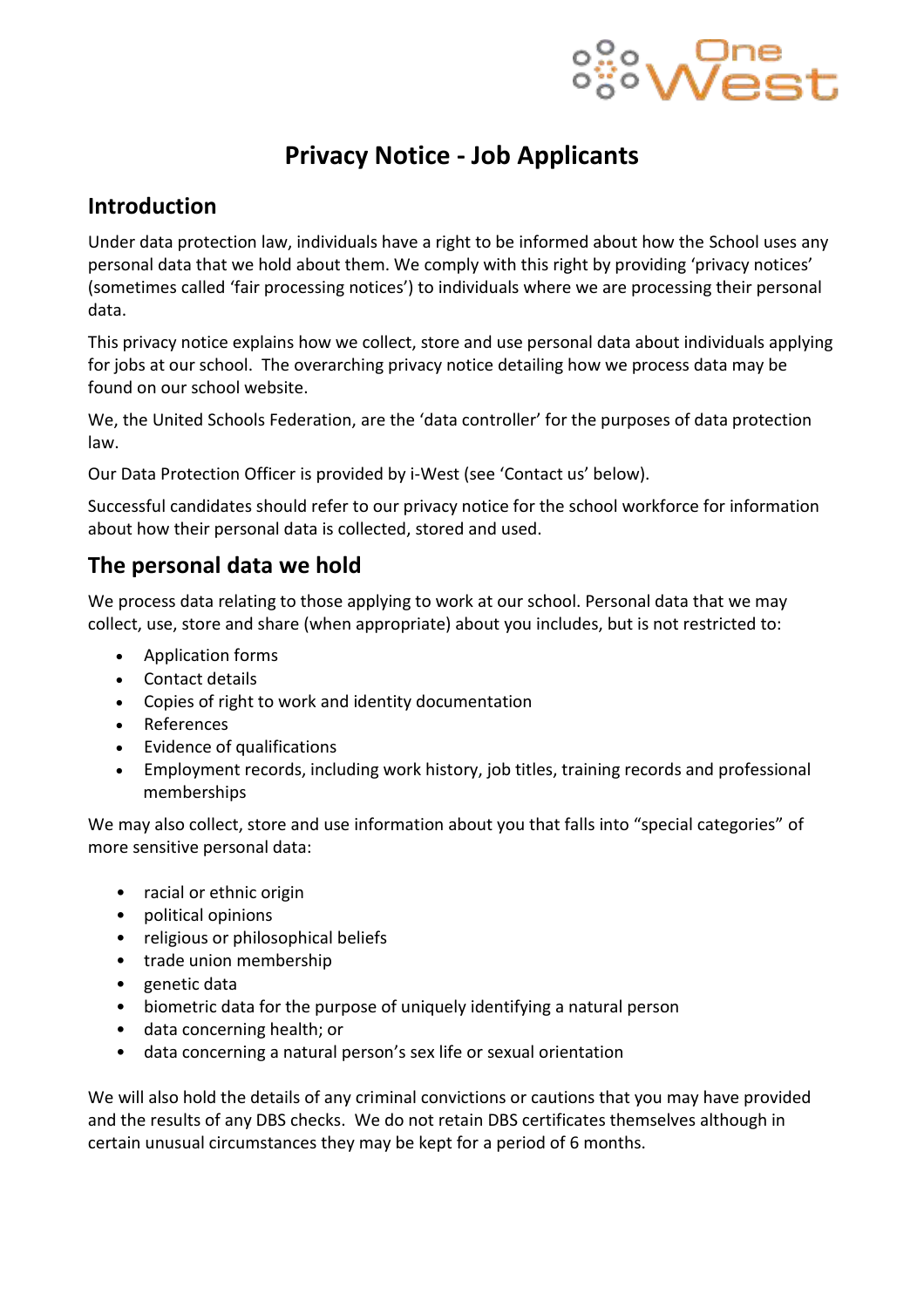Please refer to our *Special Categories of Personal Data Policy* for further information as to how we process this.

#### **Why we use this data**

The purpose of processing this data is to aid the recruitment process by:

- Enabling us to establish relevant experience and qualifications and information provided to assist us to appoint the most suited candidate for the advertised position
- Facilitating safe recruitment, as part of our safeguarding obligations towards pupils
- Enabling equalities monitoring
- Ensuring that appropriate access arrangements can be provided for candidates that require them

### **Our lawful basis for using this data**

We only collect and use personal information about you when the law allows us to. Most commonly, we use it where we need to:

- Take steps to enter into a contract (e.g. employment contract with you)
- Comply with a legal obligation
- Carry out a task in the public interest

Less commonly, we may also use personal information about you where:

- You have given us consent to use it in a certain way
- We need to protect your vital interests (or someone else's interests)

Where we process more sensitive data (known as special category personal data) on you we need an additional legal basis. The bases we mainly use are:

- Legal obligation
- Substantial public interest:
	- o Statutory and government purposes (e.g. Ofsted, DfE)
	- o Equality of opportunity or treatment
- Explicit consent
- For the purpose of medical diagnosis and prevention (e.g. School nurse Team, ensuring staff are aware of allergies)
- To maintain your vital interests where consent is physically or legally incapable of giving consent (e.g. where you are unconscious and in need of medical assistance), and where your health data is then shared)

Where you have provided us with consent to use your data, you may withdraw this consent at any time. In such cases, we will cease to process the data unless another lawful basis applies – for example in connection with our safeguarding responsibilities. We will make this clear requesting your consent, and explain how you go about withdrawing consent if you wish to do so.

Some of the reasons listed above for collecting and using personal information about you overlap, and there may be several grounds which justify the school's use of your data.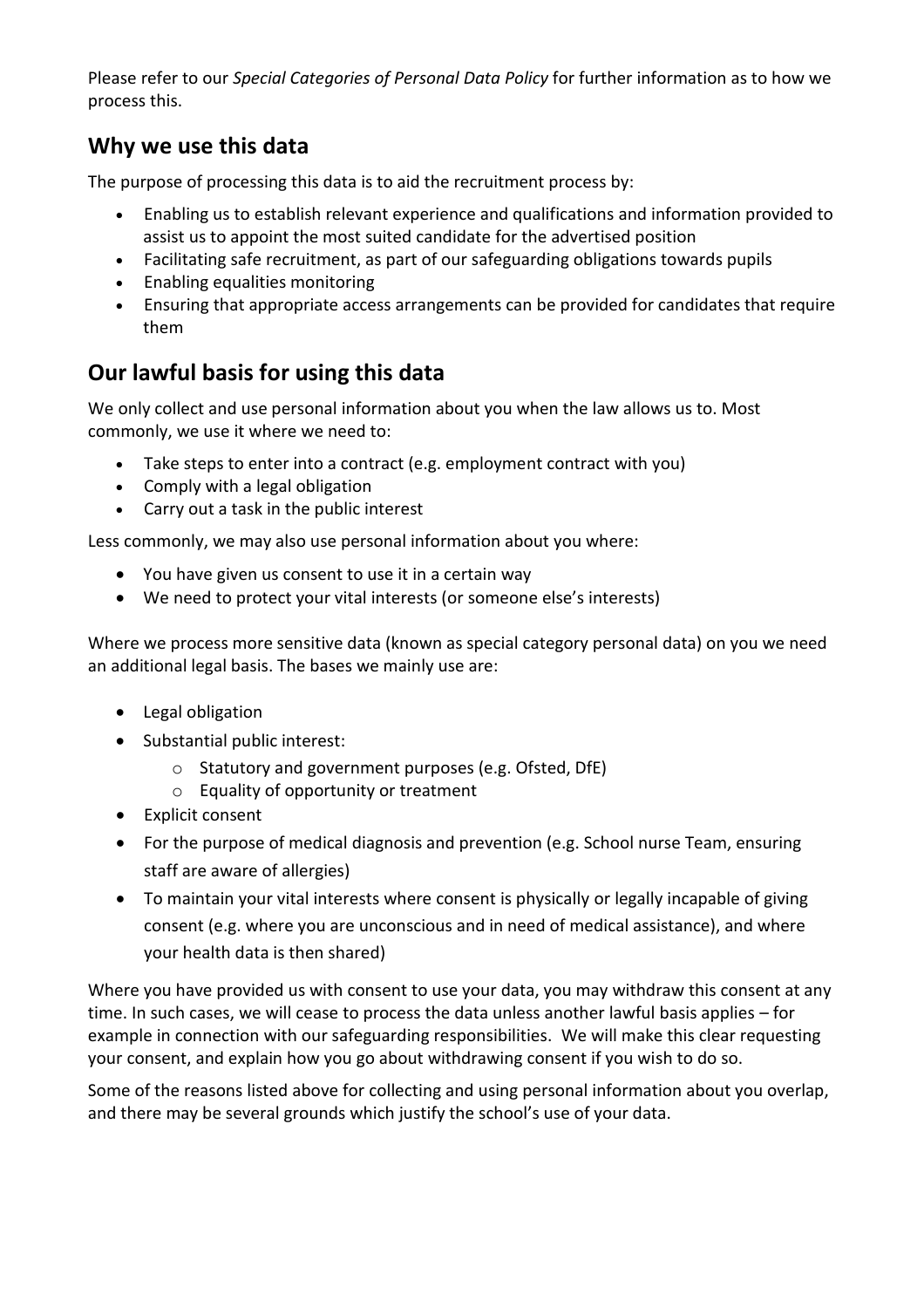### **Collecting this information**

As part of the recruitment process we are required to collect certain information from you to comply with our legal responsibilities, and mandatory fields on application forms must be fully completed. However, you can choose whether or not to provide some information to us for example information required in connection with equal opportunities monitoring. Whenever we seek to collect information from you, we make it clear whether you must provide this information (and if so, what the possible consequences are of not complying), or whether you have a choice.

#### **How we store this data**

Personal data we collect as part of the job application process is stored in line with our data retention policy, which is available upon request. For unsuccessful candidates the information is retained for 6 months after the date of the appointment For successful candidates this is held for the duration of your employment, plus 6 years after termination of your employment, unless there is good reason for us to retain it for a longer period – for example in conjunction with our safeguarding responsibilities or if notified of a legal claim

When it is no longer required, we will delete or securely dispose of your information.

#### **Data sharing**

We do not share information about you with any third party without your consent, unless the law and our policies allow or require us to do so.

Where it is legally required or necessary (and it complies with data protection law), we may share personal information about you with:

- Our local authority or other statutory bodies to meet our legal obligations to share certain information with it, such as shortlists of candidates for a headteacher position
- Suppliers and service providers to enable them to provide the service we have contracted them for, such as HR and recruitment support
- Professional advisers and consultants
- Employment and recruitment agencies

### **Transferring data internationally**

Where we transfer personal data from the UK to a country or territory outside the European Economic Area, we will do so in accordance with data protection law.

#### **How to access the personal information we hold about you**

Individuals have a right to make a 'subject access request' to gain access to personal information that the school holds about them.

If you make a subject access request, and if we do hold information about you, we will:

- Give you a description of it
- Tell you why we are holding and processing it, and how long we will keep it for
- Explain where we got it from, if not from you
- Tell you who it has been, or will be, shared with
- Let you know whether any automated decision-making is being applied to the data, and any consequences of this
- Give you a copy of the information in an intelligible form